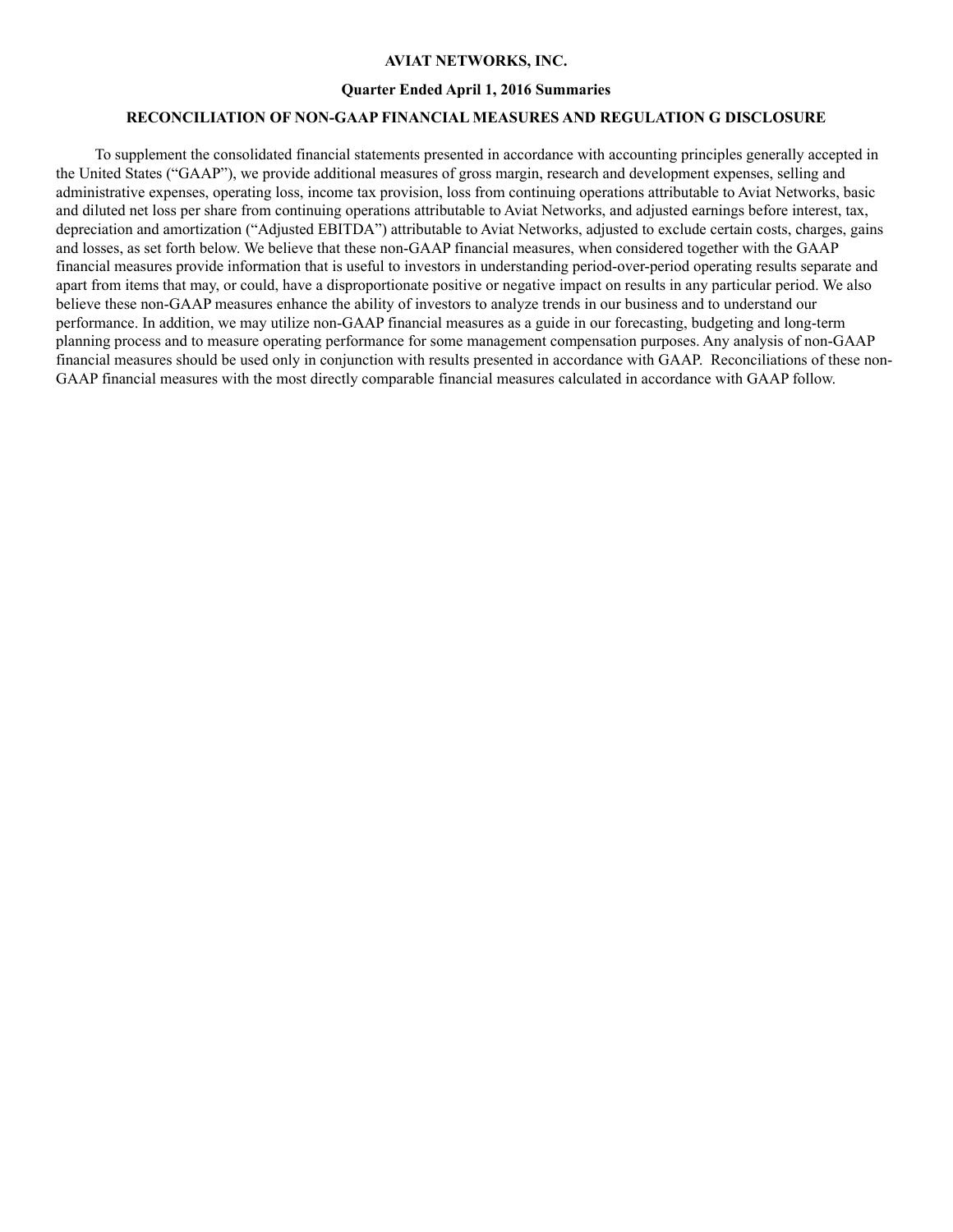# **Table 4**

## **AVIAT NETWORKS, INC.**

## **Fiscal Year 2016 Third Quarter Summary RECONCILIATIONS OF NON-GAAP FINANCIAL MEASURES (1) Condensed Consolidated Statements of Operations (Unaudited)**

|                                                                                                         | <b>Ouarter Ended</b> |                  |                       |    |                  |                       |    | <b>Three Ouarters Ended</b> |                                                         |    |                  |                   |  |  |
|---------------------------------------------------------------------------------------------------------|----------------------|------------------|-----------------------|----|------------------|-----------------------|----|-----------------------------|---------------------------------------------------------|----|------------------|-------------------|--|--|
|                                                                                                         |                      | April 1,<br>2016 | $%$ of<br>Revenue     |    | April 3,<br>2015 | $%$ of<br>Revenue     |    | April 1,<br>2016            | $%$ of<br>Revenue                                       |    | April 3,<br>2015 | $%$ of<br>Revenue |  |  |
|                                                                                                         |                      |                  |                       |    |                  |                       |    |                             | (In millions, except percentages and per share amounts) |    |                  |                   |  |  |
| <b>GAAP</b> gross margin                                                                                | $\mathbf{s}$         | 14.4             | $23.8 \%$ \$          |    | 16.0             | $21.4 \%$ \$          |    | 51.8                        | $24.6 \%$ \$                                            |    | 62.0             | 25.0 %            |  |  |
| Share-based compensation                                                                                |                      | 0.1              |                       |    | 0.1              |                       |    | 0.1                         |                                                         |    | 0.1              |                   |  |  |
| <b>Non-GAAP</b> gross margin                                                                            |                      | 14.5             | 24.0 %                |    | 16.1             | 21.5 %                |    | 51.9                        | 24.7 %                                                  |    | 62.1             | 25.0 %            |  |  |
| <b>GAAP</b> research and development expenses                                                           | $\mathbf{\$}$        | 5.0              | $8.3 \%$ \$           |    | 6.4              | $8.6 \%$ \$           |    | 15.7                        | $7.5 \%$ \$                                             |    | 19.4             | 7.8 %             |  |  |
| Share-based compensation                                                                                |                      |                  |                       |    |                  |                       |    | (0.1)                       |                                                         |    | (0.1)            |                   |  |  |
| <b>Non-GAAP research and development</b><br>expenses                                                    |                      | 5.0              | 8.3 %                 |    | 6.4              | 8.6 %                 |    | 15.6                        | 7.4%                                                    |    | 19.3             | 7.8 %             |  |  |
| <b>GAAP selling and administrative expenses</b>                                                         | $\mathbf{s}$         | 16.2             | $26.8 \%$ \$          |    | 18.0             | 24.1 % \$             |    | 49.5                        | $23.5 \%$ \$                                            |    | 58.4             | 23.5 %            |  |  |
| Share-based compensation                                                                                |                      | (0.4)            |                       |    | (0.6)            |                       |    | (1.2)                       |                                                         |    | (1.5)            |                   |  |  |
| Non-GAAP selling and administrative expenses                                                            |                      | 15.8             | 26.2%                 |    | 17.4             | 23.3 %                |    | 48.3                        | 23.0 %                                                  |    | 56.9             | 22.9 %            |  |  |
|                                                                                                         |                      |                  |                       |    |                  |                       |    |                             |                                                         |    |                  |                   |  |  |
| <b>GAAP</b> operating loss                                                                              | $\mathbb S$          | (7.6)            | $(12.6)\%$ \$         |    | (11.7)           | $(15.6)\%$ \$         |    | (14.2)                      | $(6.7) \%$ \$                                           |    | (20.8)           | $(8.4)\%$         |  |  |
| Share-based compensation                                                                                |                      | 0.5              |                       |    | 0.7              |                       |    | 1.4                         |                                                         |    | 1.7              |                   |  |  |
| Amortization of intangible assets                                                                       |                      |                  |                       |    | 0.1              |                       |    |                             |                                                         |    | 0.3              |                   |  |  |
| Restructuring charges                                                                                   |                      | 0.8              |                       |    | 3.2              |                       |    | 0.8                         |                                                         |    | 4.7              |                   |  |  |
| <b>Non-GAAP</b> operating loss                                                                          |                      | (6.3)            | $(10.4)\%$            |    | (7.7)            | $(10.3)\%$            |    | (12.0)                      | $(5.7)\%$                                               |    | (14.1)           | (5.7)%            |  |  |
|                                                                                                         |                      |                  |                       |    |                  |                       |    |                             |                                                         |    |                  |                   |  |  |
| <b>GAAP</b> income tax provision                                                                        | \$                   | 0.4              | $0.7 \%$ \$           |    | 1.5              | $2.0 \%$ \$           |    | 0.9                         | $0.4 \%$ \$                                             |    | 2.4              | $1.0\%$           |  |  |
| Adjustment to reflect pro forma tax rate                                                                |                      | (0.1)            |                       |    | (1.0)            |                       |    | (0.3)                       |                                                         |    | (1.4)            |                   |  |  |
| <b>Non-GAAP</b> income tax provision                                                                    |                      | 0.3              | $0.5 \%$              |    | 0.5              | $0.7 \%$              |    | 0.6                         | $0.3\%$                                                 |    | 1.0              | $0.4\%$           |  |  |
|                                                                                                         |                      |                  |                       |    |                  |                       |    |                             |                                                         |    |                  |                   |  |  |
| <b>GAAP</b> loss from continuing operations<br>attributable to Aviat Networks                           | $\mathbf{s}$         | (8.1)            | $(13.4)\%$ \$         |    | (13.1)           | $(17.5)\%$ \$         |    | (15.3)                      | $(7.3)\%$ \$                                            |    | (23.2)           | $(9.4)\%$         |  |  |
| Share-based compensation                                                                                |                      | 0.5              |                       |    | 0.7              |                       |    | 1.4                         |                                                         |    | 1.7              |                   |  |  |
| Amortization of intangible assets                                                                       |                      |                  |                       |    | 0.1              |                       |    |                             |                                                         |    | 0.3              |                   |  |  |
| Restructuring charges                                                                                   |                      | 0.8              |                       |    | 3.2              |                       |    | 0.8                         |                                                         |    | 4.7              |                   |  |  |
| Adjustment to reflect pro forma tax rate                                                                |                      | 0.1              |                       |    | 1.0              |                       |    | 0.3                         |                                                         |    | 1.4              |                   |  |  |
| <b>Non-GAAP</b> loss from continuing operations<br>attributable to Aviat Networks                       | S                    |                  | $(6.7)$ $(11.1)\%$ \$ |    |                  | $(8.1)$ $(10.8)\%$ \$ |    | (12.8)                      | $(6.1)\%$ \$                                            |    | (15.1)           | $(6.1)\%$         |  |  |
| Basic and diluted loss per share from continuing operations attributable to Aviat Networks stockholders |                      |                  |                       |    |                  |                       |    |                             |                                                         |    |                  |                   |  |  |
| <b>Basic and Diluted:</b>                                                                               |                      |                  |                       |    |                  |                       |    |                             |                                                         |    |                  |                   |  |  |
| <b>GAAP</b>                                                                                             | \$                   | (0.13)           |                       | \$ | (0.21)           |                       | S  | (0.24)                      |                                                         | \$ | (0.37)           |                   |  |  |
| Non-GAAP                                                                                                | $\mathbb S$          | (0.11)           |                       | \$ | (0.13)           |                       | \$ | (0.20)                      |                                                         | \$ | (0.24)           |                   |  |  |
|                                                                                                         |                      |                  |                       |    |                  |                       |    |                             |                                                         |    |                  |                   |  |  |
| Basic and diluted shares used in computing loss per share from continuing operations                    |                      |                  |                       |    |                  |                       |    |                             |                                                         |    |                  |                   |  |  |
| <b>Basic and Diluted:</b>                                                                               |                      |                  |                       |    |                  |                       |    |                             |                                                         |    |                  |                   |  |  |
| <b>GAAP</b>                                                                                             |                      | 63.1             |                       |    | 62.3             |                       |    | 62.8                        |                                                         |    | 62.2             |                   |  |  |
| Non-GAAP                                                                                                |                      | 63.1             |                       |    | 62.3             |                       |    | 62.8                        |                                                         |    | 62.2             |                   |  |  |